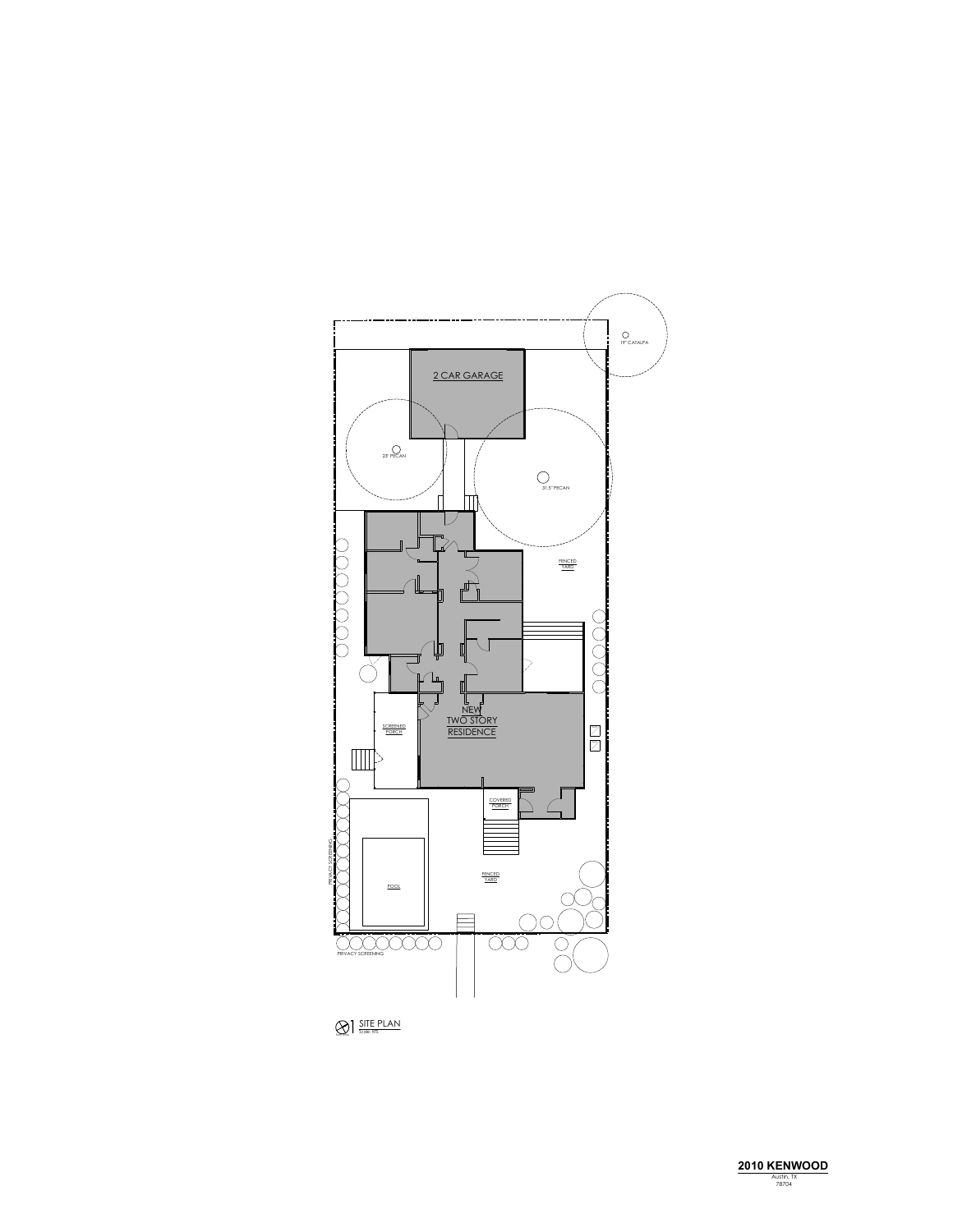

**2010 KENWOOD**<br> *Austin, TX***<br>
78704**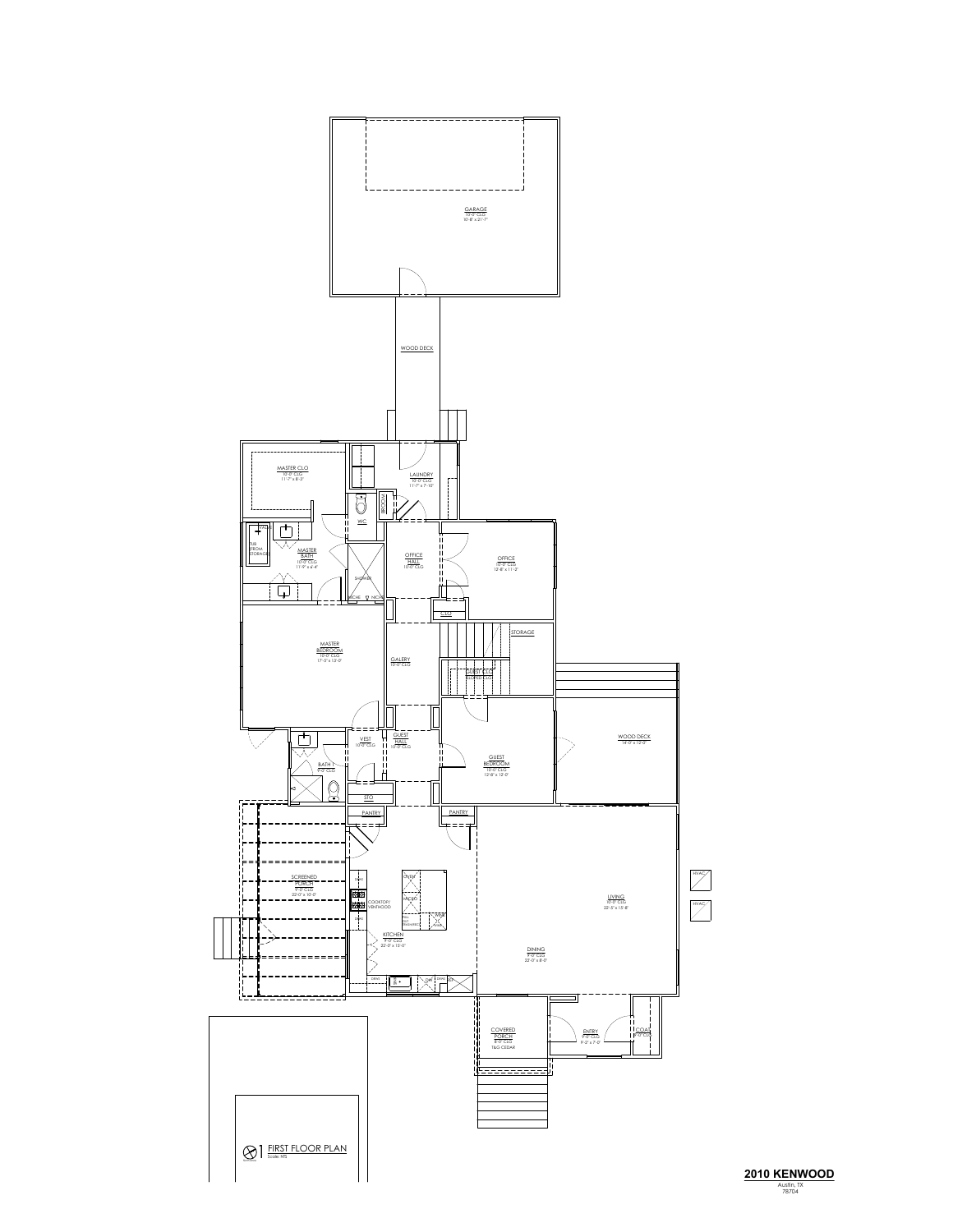

 $\mathcal{S}_{\mathcal{A}}$